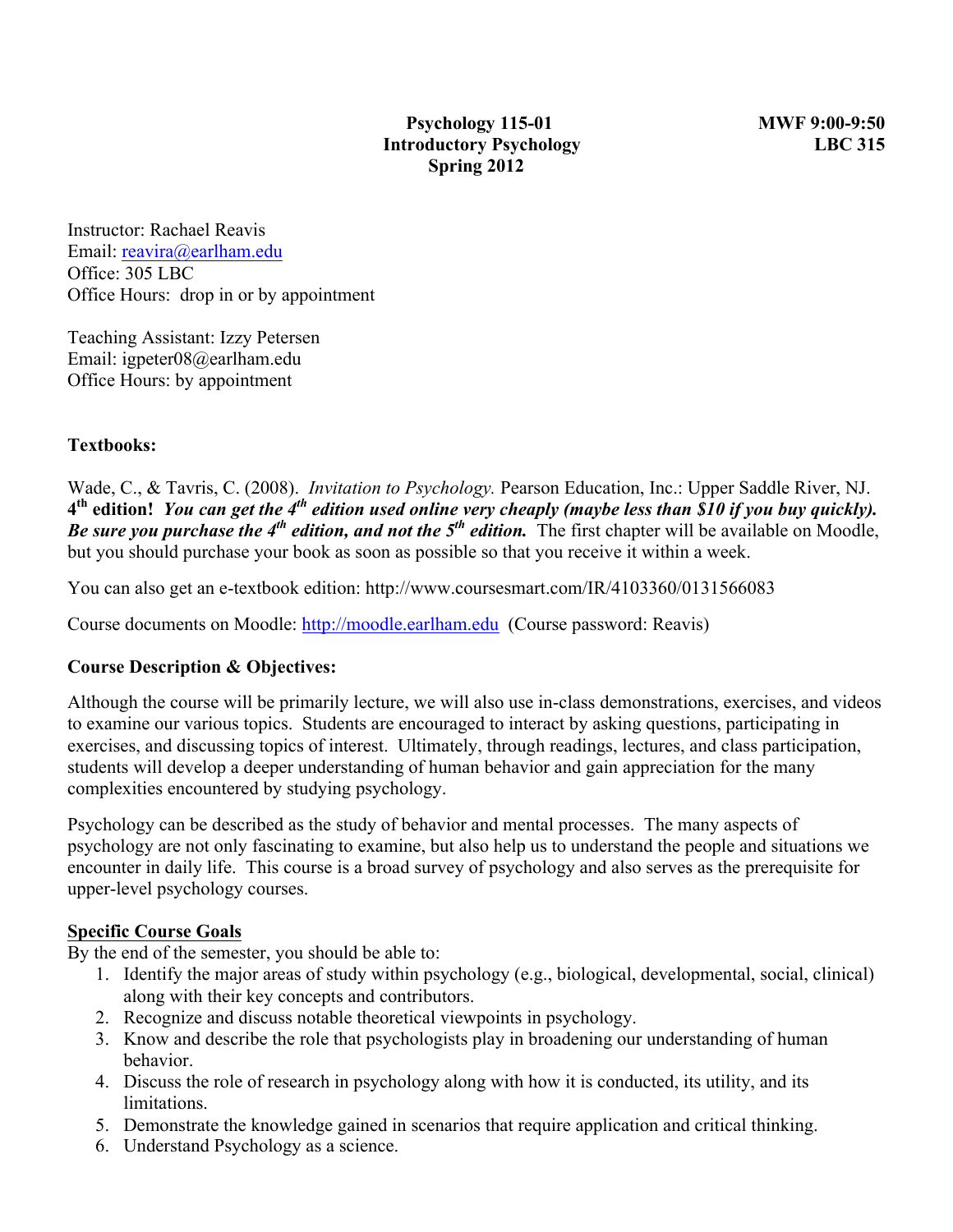## **Psychology Department Goals**

The following psychology department goals (based on the APA guidelines) are especially relevant for this course. The italicized/underlined goals are particularly emphasized:

- *1. Knowledge Base of Psychology*
- 2. Research Methods in Psychology
- *3. Critical Thinking Skills in Psychology*
- *4. Application of Psychology*
- *5. Values in Psychology*
- 6. Communication Skills
- 7. Sociocultural and International Awareness

## **Earlham General Education Goals:**

The following general education goals are especially relevant for this course. Italicized/bold items are particularly emphasized:

- 1. *Close and critical reading, thoughtful reflection, ready discussion*, and cogent writing.
- 2. Increased adeptness in thoughtfully considering texts of all sorts, whether singly or *in comparison with one another.*
- 3. Practice and discipline in group learning.

## **Evaluation:**

Your final grade will be based on participation/attendance, an applied project, one controversy paper, 5 tests, and one final. I will drop your lowest grade (your combined participation/attendance/controversy, **one** of 5 unit tests, **OR** your final). Your application project grade will not be dropped.

- **1) Participation/Attendance.** Attendance will be taken every day. There are two main ways that you are expected to participate actively. First, you are expected to volunteer ideas in class and to ask both clarifying and conceptual questions in class. Second, you will be expected to participate actively in small group discussions. Your TA and I will evaluate your participation in both large  $\&$  small group settings. In addition, other group members will evaluate your participation in small group discussions. I would prefer that students contribute freely and willingly and not have to randomly call on students. However, I reserve the right to do so.
- **2) Tests.** Research has shown that students learn more when they are given more frequent examinations that cover less material. Therefore, the majority of points in this class will come from 5 tests, each covering 2-3 chapters. Tests will consist of multiple-choice questions, short answer, and fill-in-theblanks. Tests will each be worth 100 points. Material from both the lectures and the text will be tested. There is no time limit for the tests, so please take your time to carefully read the questions and review your answers. Students tend to find my tests difficult. Studying in advance, attending class, and taking advantage of study materials are highly recommended. You are responsible for your own education. I won't be mad if you don't study or never show up to class, but it is unlikely that you will earn the same grade as you would if you applied yourself. **Finally, if you arrive after the first student has completed his or her exam, you will not be permitted to take the test, and you will receive a zero for the test**.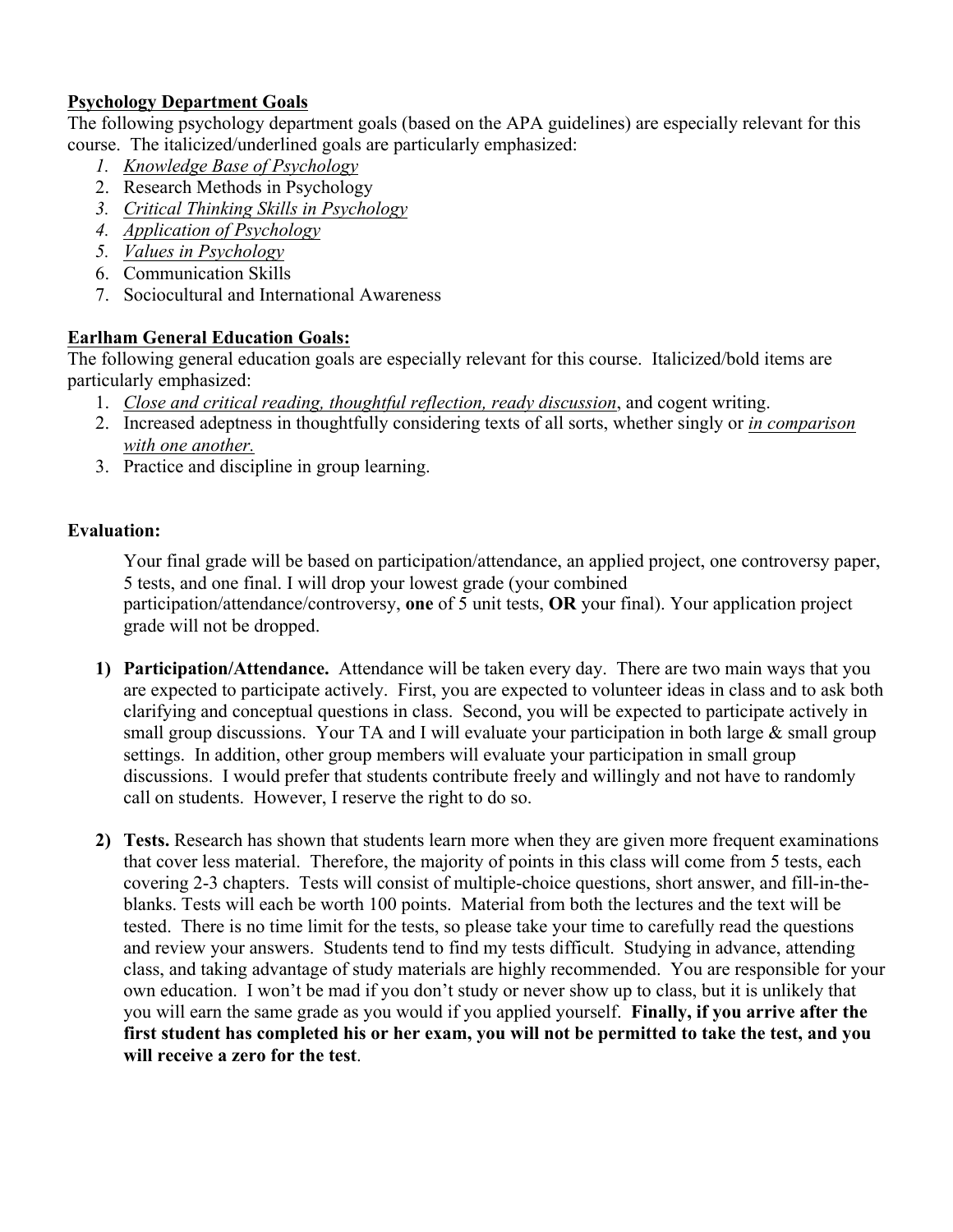\*Please note that make-ups are allowed ONLY for the following reasons: participation in an official college event or death of an immediate family member (parent, sibling, spouse, or child). Excuses must be verified by a note from a college official (e.g., coach's note). In the case of death of immediate family member, please contact me. As I drop one exam, **no other excuses will be permitted**, including for personal illness or death of an extended family member. For exams missed due to participation in an official university event, you must contact me BEFORE the missed exam and exams **must be taken no later than 1 week after the missed exam**. Make-up tests will differ from the original exam and may differ in the level of difficulty. (Special arrangements will be made for students who experience the death of an immediate family member, including the option of taking an Incomplete.)

- **3) Controversy Paper.** During the semester, I will post articles that argue different sides of the same issue on Moodle. You will complete at least one controversy paper. You will turn in a summary of both viewpoints and a *critical argument* about which viewpoint has the most support and is the most valid and why. The critical argument is the most important part of the paper. Your paper should be about 6 pages, double-spaced, and will be worth 50 points. **Email assignments to Rachael by 11:59 pm on due date.** Late assignments will not be accepted. (See Moodle for the grading rubric and additional instructions.) **Please save your file with the following file name format: LastName\_FirstName\_ControversyTopic.doc (or .docx or .pdf – no other formats will be accepted).**
- **4) Application Project.** Throughout the semester, you will find opportunities to apply psychological principals and knowledge to everyday life. You will collect **at least one example per chapter** of psychological principals playing out in real life. **You can find a more detailed description of this assignment on Moodle.** In brief, you will find an example (it can really be anything – a news article, a YouTube video, a movie, a personal experience) and explain it using psychological principals covered in class or in the textbook. This is meant to be a fun project that should help you think more critically about psychology and see how it can be applied to the world around you. *You will need to keep a folder or binder of your application entries.* Everything must be **typed**. You will turn in your folder twice during the semester. **The first 5 entries are due in class on 2/29**, and will include entries for the following chapters: Intro/Research Methods, Memory, Brain, Emotion, & Consciousness. **All entries will be due on 4/27 by 5pm to my office.** *If you are missing an entry at the first evaluation, you will not be able to make it up for the second evaluation.* You will turn in 10 entries in total, resulting in a 50-point assignment. Please note that although I am only collecting entries twice, you are expected to do the entry the week that we cover the chapter. Your application project grade will not be dropped.
- **5) Research Requirement.** All PSYC 115 students are required to earn 10 research credits, which can be earned by participating in research or by reading research articles and completing questions. See sheet explaining the requirement for more details. **Failure to meet this requirement will automatically earn you an Incomplete in this course, and eventually a failing grade if not completed.** *An Incomplete or F may interfere with your financial aid, so do not procrastinate.*
- **6) Final Exam.** Your final exam will follow the same format as the tests, but will cover material from the entire semester. Material from the lecture and the text will be tested. The final exam is worth 100 points. The final exam for this class is scheduled for **Wednesday, May 2nd at 2pm**. You must take the exam at the scheduled time.Students will not be permitted to take it at any other time. The guidelines about tests apply to the final exam as well.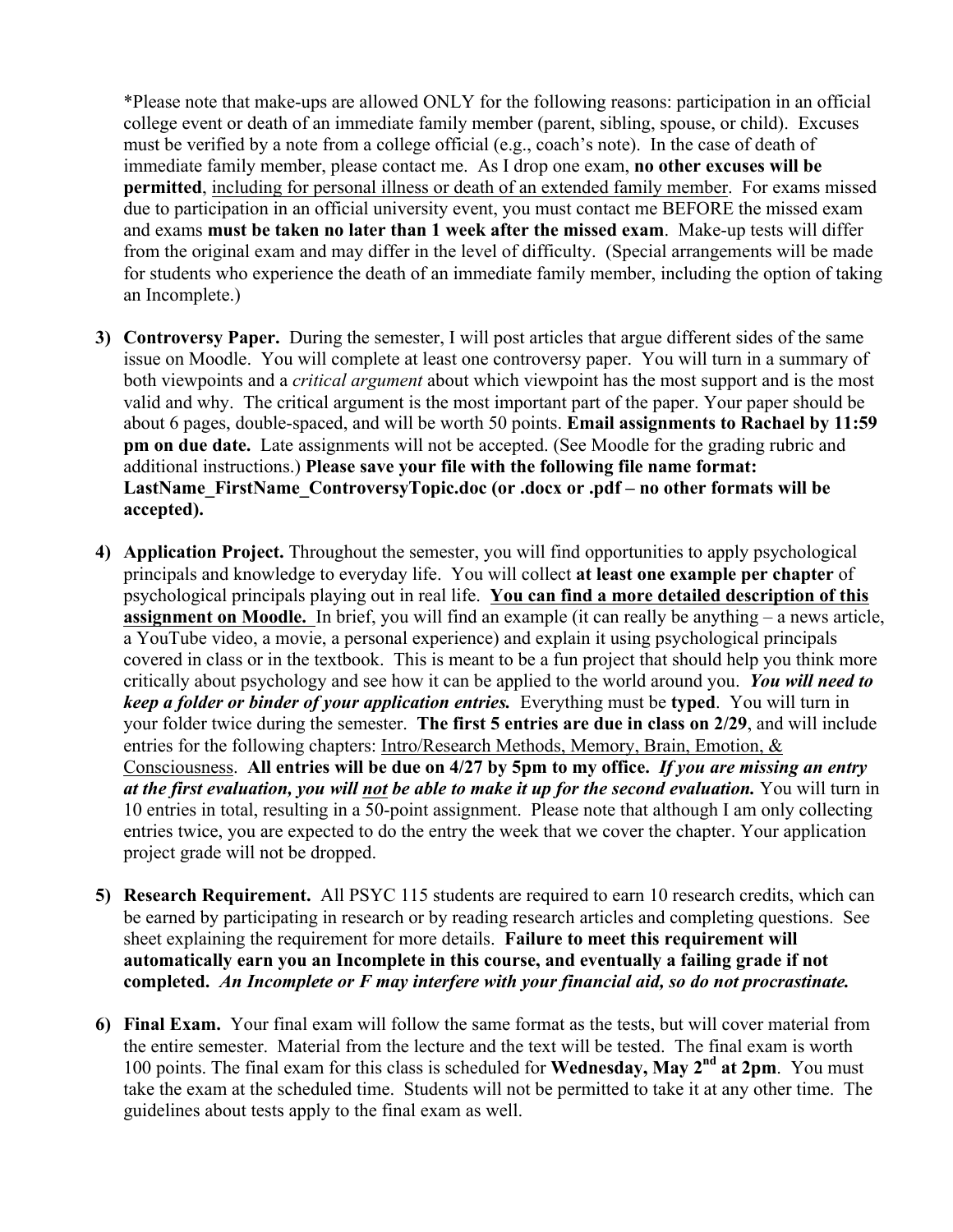## **7) Extra credit.**

- § **Controversy paper.** You may complete two additional controversy papers for extra credit (up to 5 points each). If you do additional assignments, I will take the highest grades for your 50 point assignment, and the others will be given as extra credit. There may also be bonus questions on tests for relevant readings. **You should email your extra credit assignment by 11:59 pm on the last day the unit is discussed in class.** See Moodle for the grading rubric. I strongly encourage you to consult the grading rubric first – extra credit points are *not* guaranteed. **Please save your extra credit file with the following file name format: LastName\_FirstName\_ControversyExtraCredit.doc (or .docx or .pdf – no other formats will be accepted).**
- You may earn 1 point for each study credit you earn that is *above* the credits for your research requirement. (That's 1 point to the total points – *not* 1 percentage point.) For example, if you do not miss any appointments and have no demerits, but you participate in 13 credits worth of research, then you will meet your research requirement with 10 of the credits, and receive 3 extra credit points.

#### **Grading:**

| Controversy Paper $=$         | 50 points | A-: 90-92.9%; A: 93%-99.9%; A+: 100%    |
|-------------------------------|-----------|-----------------------------------------|
| Attendance/Participation $=$  | 50 pts    | B-: 80-82.9%; B: 83-86.9%; B+: 87-89.9% |
| Application Project $=$       | $50$ pts  | C-: 70-72.9%; C: 73-76.9%; C+: 77-79.9% |
| Unit Tests $(5 \times 100)$ = | $500$ pts | D: $65-69.9\%$                          |
| Final Exam $=$                | $100$ pts | $F< 65\%$                               |

One 100-point assignment will be dropped (**one** test, attendance/participation/controversy, **OR** the final). Your application project will not be dropped, resulting in 650 total points possible.

\*To receive credit in this course, you must complete the research requirement. Failure to do so during the semester will result in an incomplete. Failure to do so the following semester will result in an F.

*I do NOT round grades. For example, 79.9999 is a C+, no exceptions. Please note the grading scale—it may be different from other classes you have had.*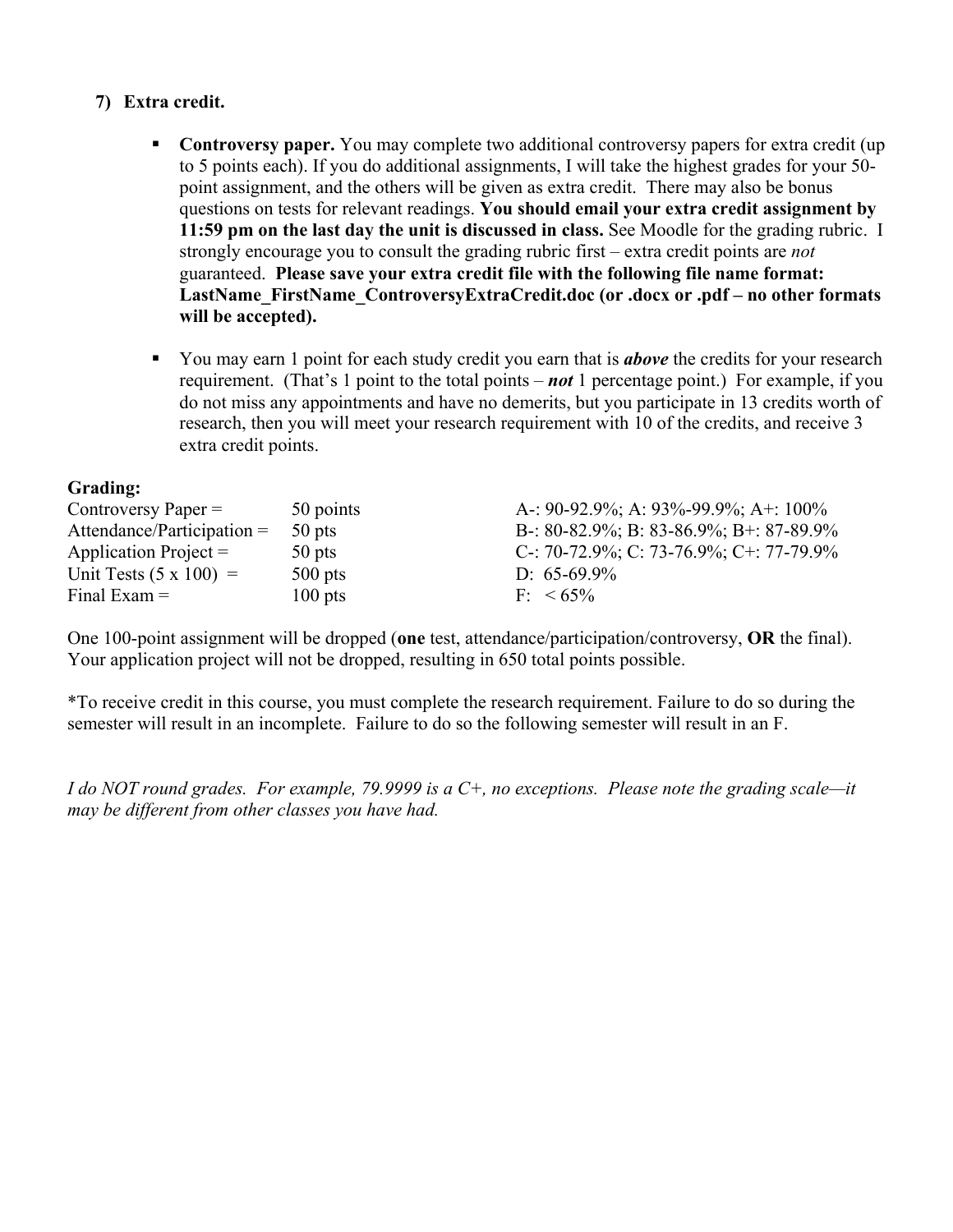**Office Hour Etiquette:** I am happy to meet with students outside of class, and I encourage you to make an appointment with me if you are having trouble in class or need to meet for another reason. However, I will not tolerate no-shows. If you miss a meeting with me and failed to cancel within 24 hours, in the future, I will only be available to you directly after class. The office hour policy also applies to meetings with the TA.

### **Email Etiquette:**

You are encouraged to contact me via e-mail with any questions that you may have, but I ask that you comply to the following 'house rules': **Check the syllabus and Moodle** *first* to see if your question can be answered. If you ask a question that has already been answered, you will receive an automated reply telling you to find the answer yourself.

Please use appropriate etiquette when you e-mail and I will do the same in return: (a) begin with a greeting; (b) state who you are and which class/section you are in; (c) end with an appropriate signature. Don't forget to use spell-check! *If you fail to adhere to these guidelines, you will receive an automated reply that instructs you to consult these guidelines and to re-send your e-mail.*

Example of appropriate e-mail format: 'Rachael, My name is [YOUR FULL NAME] and I am in your [NAME OF COURSE]\*. I have a question about X .... Thanks, [YOUR NAME]' \*You don't have to tell me your course after the first few weeks, once I've learned your names.

Example of inappropriate e-mail format resulting in no response (lack of greeting; no personal identification; no reference to course name/section; no signature; spelling errors; inappropriate language):

'So i was wonderign when you were gonna post the notes?'

Proper e-mail etiquette is *extremely* important in that (a) it enables me to be more efficient in helping you because I won't lose time trying to figure out who you are or what you are asking; (b) **it is a vital skill to have in the 'real world.'** Professional relationships necessitate professional e-mail correspondence. Thanks in advance for your cooperation!

#### **Academic Honesty:**

All students are expected to conduct themselves with honesty and integrity in this course. The honor code is both a privilege and a responsibility, and you are expected to take it seriously. Suspected infractions, such as plagiarism, fabrication of reports, and cheating will be treated seriously and will be reported. Furthermore, if you are aware of a violation of academic integrity, it is your responsibility to take action.

#### **Students with Disabilities:**

Please speak with me as soon as possible and let me know what accommodations Academic Support Services has suggested for you. Accommodation arrangements must be made in the **first two weeks** of the semester. Please see http://www.earlham.edu/policies/learning-disabilities.html for details.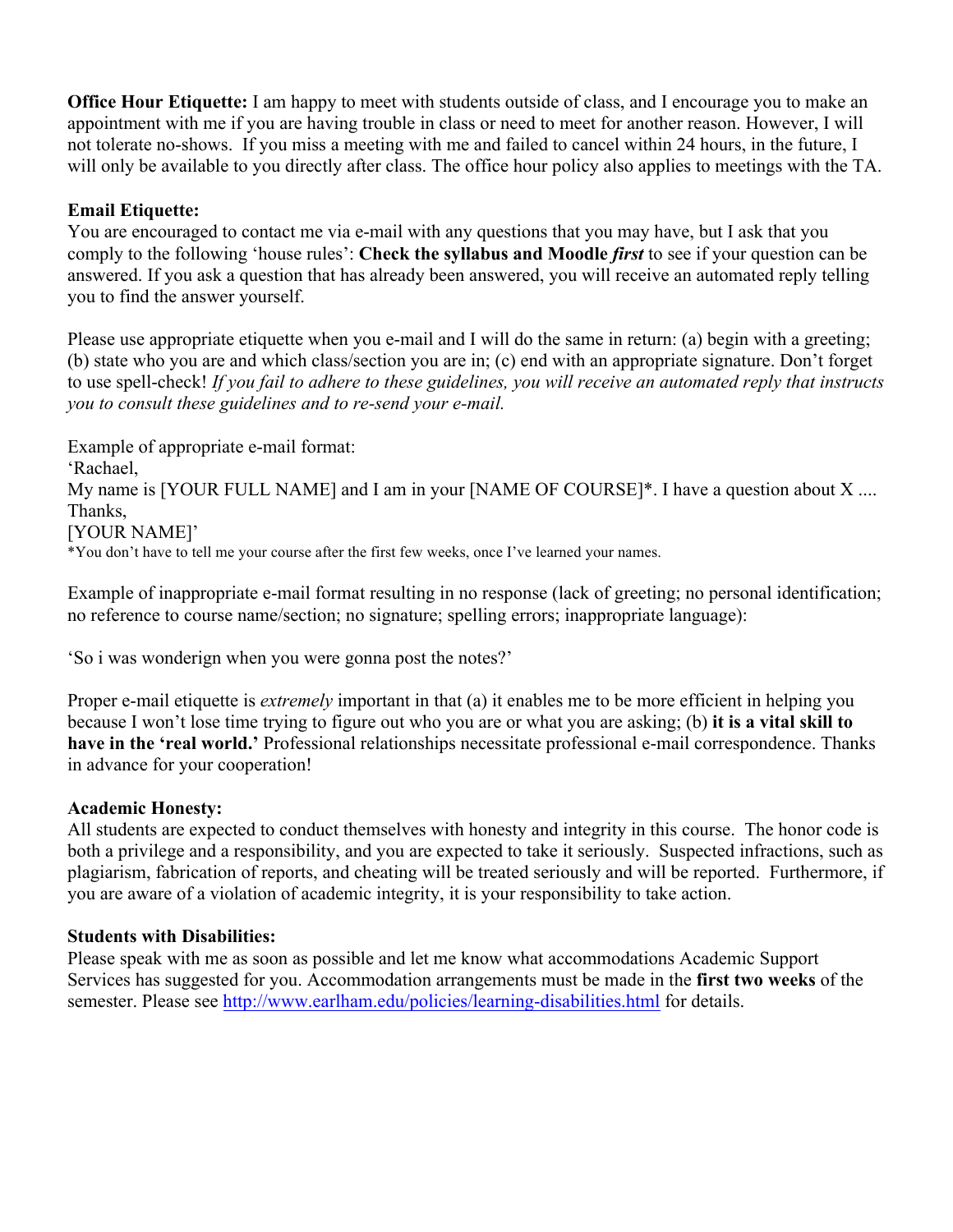# **Schedule of Topics & Assignments**

Please note that this schedule is tentative and may change as circumstances require. *\*Textbook readings are due the first day they are listed.*

| Dates:<br>Topic &                               | 1/11                               | Topic: Syllabus, What is Psychology?<br>Reading: Ch. 1, pg 3-19                                                                                                                  |
|-------------------------------------------------|------------------------------------|----------------------------------------------------------------------------------------------------------------------------------------------------------------------------------|
| Reading:                                        | $1/13$ , $1/16$ , $1/18$           | Topic: Research Methods<br>Reading: Ch 1, 19-33                                                                                                                                  |
| $* =$<br>Controv.<br>Paper<br>Due by<br>11:59pm | $1/20$ , $1/23$ , $1/25$ , $1/27*$ | Topic: Memory<br>Reading: Ch. 8<br>Controversy: Are Repressed Memories Real?<br>Yes: Kluft; No: Loftus                                                                           |
|                                                 | 1/30                               | Test, Ch. 1 & 8                                                                                                                                                                  |
|                                                 | $2/1$ , $2/3$ , $2/6$ , $2/8*$     | Topic: Neurons, Hormones, & the Brain<br>Reading: Ch. 4<br>Controversy: Are Sex Differences in Math Biological?<br>Yes: Pinker; No: Spelke                                       |
|                                                 | 2/10                               | No Class - Canceled for Conference                                                                                                                                               |
|                                                 | $2/13$ , $2/15*$                   | Topic: Emotion<br>Reading: Ch. 13<br>Controversy: Media Violence $\rightarrow$ Aggression?<br>Yes: Bushman; No: Freedman                                                         |
|                                                 | 2/17                               | No class, mid-semester break                                                                                                                                                     |
|                                                 | $2/20$ , $2/22$ , $2/24*$          | Topic: Consciousness<br>Reading: Ch. 5<br>Controversy: Addiction a Brain Disease?<br>Yes: NIDA; No: Satel                                                                        |
|                                                 | 2/27                               | Test, Ch. 4, 5, & 13                                                                                                                                                             |
|                                                 | 2/29, 3/2, 3/5, 3/7*               | <b>Topic:</b> Learning<br>Reading: Ch. 9<br>Controversy: Should Animals Be Used in Research?<br>Yes: Cohen; No: Regan<br>First 5 entries of applied project due in class on 2/29 |
|                                                 | 3/9                                | Test, Ch. 9<br>Last day to change mind about research requirement                                                                                                                |
|                                                 | $3/12$ , $3/14$ , $3/16$           | No class, spring break                                                                                                                                                           |